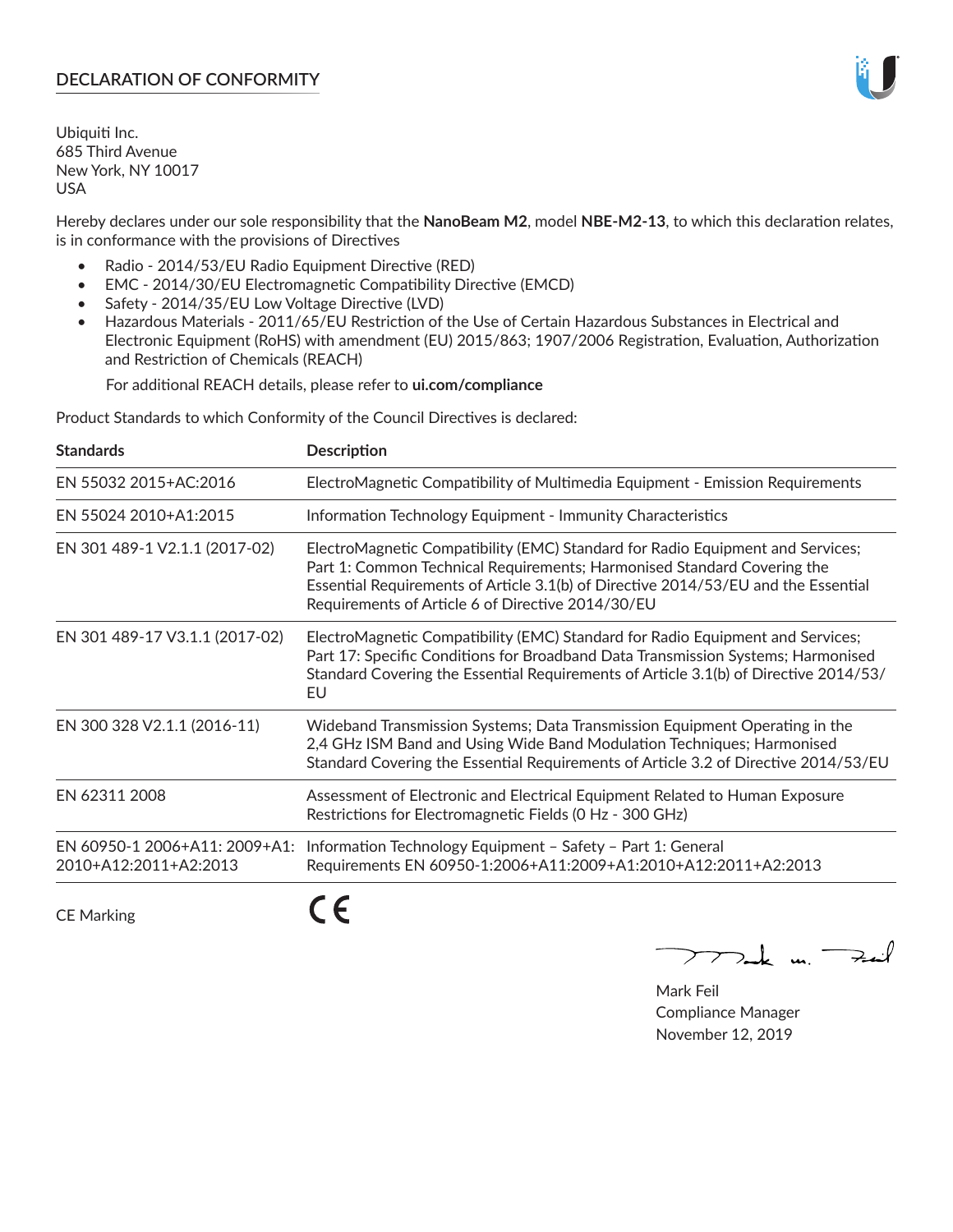# **DECLARATION OF CONFORMITY**



# **български** [Bulgarian]

С настоящото Ubiquiti декларира, че това устройство NBE-M2-13 е в съответствие със съществените изисквания и други приложими разпоредби на Директиви 2014/53/EC, 2014/30/ЕС, 2014/35/ЕС.

## **Hrvatski** [Croatian]

Ubiquiti ovim putem izjavljuje da je ovaj uređaj NBE-M2-13 sukladan osnovnim zahtjevima i ostalim bitnim odredbama Direktiva 2014/53/EU, 2014/30/EU, 2014/35/EU.

# **Čeština** [Czech]

Ubiquiti tímto prohlašuje, že toto NBE-M2-13 zařízení, je ve shodě se základními požadavky a dalšími příslušnými ustanoveními směrnic 2014/53/EU, 2014/30/EU, 2014/35/EU.

# **Dansk** [Danish]

Hermed, Ubiquiti, erklærer at denne NBE-M2-13 enhed, er i overensstemmelse med de væsentlige krav og øvrige relevante krav i direktiver 2014/53/EU, 2014/30/EU, 2014/35/EU.

# **Nederlands** [Dutch]

Hierbij verklaart Ubiquiti, dat deze NBE-M2-13 apparaat, in overeenstemming is met de essentiële eisen en de andere relevante bepalingen van richtlijnen 2014/53/EU, 2014/30/EU, 2014/35/EU.

## **English**

Hereby, Ubiquiti, declares that this NBE-M2-13 device, is in compliance with the essential requirements and other relevant provisions of Directives 2014/53/EU, 2014/30/EU, 2014/35/EU.

# **Eesti keel** [Estonian]

Käesolevaga Ubiquiti kinnitab, et antud NBE-M2-13 seade, on vastavus olulistele nõuetele ja teistele asjakohastele sätetele direktiivide 2014/53/EL, 2014/30/EL, 2014/35/EL.

## **Suomi** [Finnish]

Täten Ubiquiti vakuuttaa, että tämä NBE-M2-13 laite, on yhdenmukainen olennaisten vaatimusten ja muiden sitä koskevien direktiivien 2014/53/EU, 2014/30/EU, 2014/35/EU.

## **Français** [French]

Par la présente Ubiquiti déclare que l'appareil NBE-M2-13, est conforme aux exigences essentielles et aux autres dispositions pertinentes des directives 2014/53/UE, 2014/30/UE, 2014/35/UE.

## **Deutsch** [German]

Hiermit erklärt Ubiquiti, dass sich dieses NBE-M2-13 Gerät, in Übereinstimmung mit den grundlegenden Anforderungen und den anderen relevanten Vorschriften der Richtlinien 2014/53/EU, 2014/30/EU, 2014/35/EU befindet.

## **Ελληνικά** [Greek]

Δια του παρόντος, Ubiquiti, δηλώνει ότι αυτή η συσκευή NBE-M2-13, είναι σε συμμόρφωση με τις βασικές απαιτήσεις και τις λοιπές σχετικές διατάξεις των οδηγιών 2014/53/EE, 2014/30/EE, 2014/35/EE.

## **Magyar** [Hungarian]

Ezennel Ubiquiti kijelenti, hogy ez a NBE-M2-13 készülék megfelel az alapvető követelményeknek és más vonatkozó 2014/53/EU, 2014/30/EU, 2014/35/EU irányelvek rendelkezéseit.

## **Íslenska** [Icelandic]

Hér, Ubiquiti, því yfir að þetta NBE-M2-13 tæki er í samræmi við grunnkröfur og önnur viðeigandi ákvæði tilskipana 2014/53/ESB, 2014/30/ESB, 2014/35/ESB.

## **Italiano** [Italian]

Con la presente, Ubiquiti, dichiara che questo dispositivo NBE-M2-13, è conforme ai requisiti essenziali ed alle altre disposizioni pertinenti delle direttive 2014/53/UE, 2014/30/UE, 2014/35/UE.